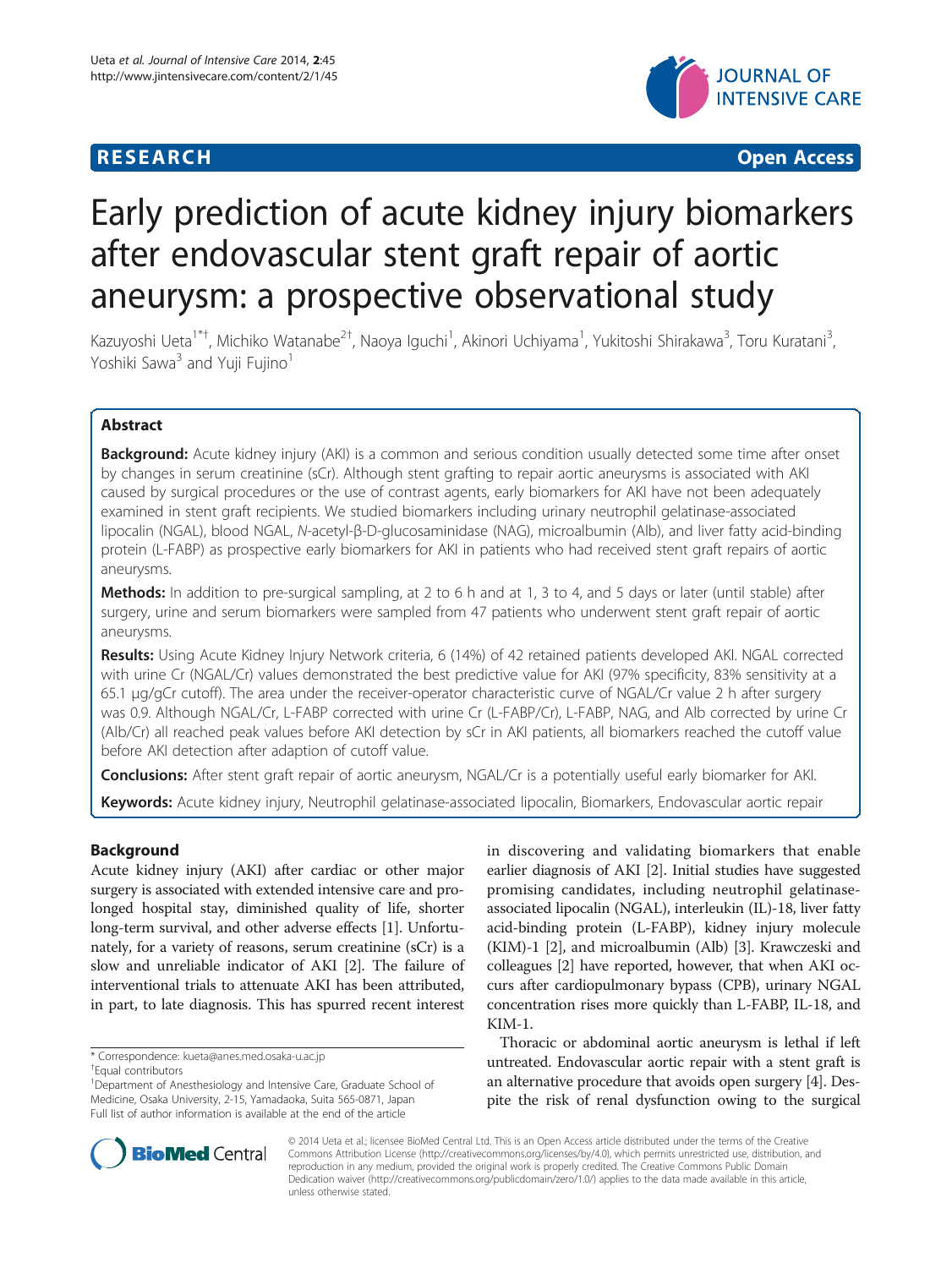procedures themselves or to the use of contrast agents after stent graft surgery, we found few studies concerned with using novel renal biomarkers for the early detection of AKI [\[5,6](#page-6-0)]. Although Chang and colleagues [\[5](#page-6-0)] reported increased blood NGAL (bNGAL) values in all patients after stent graft insertion, they did not measure urine biomarkers. In the other study, providing no useful evidence of the performance of novel AKI biomarkers, AKI after stent graft insertion occurred in only 1 of 34 patients [\[6\]](#page-6-0).

Consequently, conjecturing that certain renal biomarkers are capable of providing earlier indication of AKI than sCr after stent graft surgery, we carried out experiments to test this hypothesis. We also evaluated the predictive ability of the tested biomarkers and how well they predicted subsequent long-term elevation of sCr. We wanted to find out whether some biomarkers were capable of early detection of AKI and subsequent long-term sCr elevation.

## Methods

#### **Patients**

This study was approved by the Institutional Review Board of Osaka University Medical School. All patients undergoing endovascular stent graft repair of aortic aneurysm at our center from December 2010 to March 2011 were prospectively enrolled after obtaining written informed consent from each patient. Patients with pre-existing renal failure, indicated by  $sCr > 3$  mg/dL and those requiring renal replacement therapy were excluded.

## Study protocol

Considering the findings by Mishrav and colleagues [[7](#page-6-0)], before surgery and after at 2 to 6 h and at 1, 3 to 4, and 5 days or more (until stable), 2 mL of blood and 10 mL of spot urine were collected from each patient. The blood and urine samples were spun at  $2,000 \times g$  within 24 h and the supernatant was frozen and stored at −80°C for later analysis. Urinary NGAL was evaluated using chemiluminescent immunoassay (CLIA; ARCHITECT®, Abbott Diagnostics, Abott Park, IL, USA), bNGAL using commercially available enzyme-linked immunosorbent assay (ELISA) kits (BioPorto Diagnostics, Grusbakken, Denmark), and urinary L-FABP using commercially available ELISA kits (CIMIC Co., Tokyo, Japan). Results for urinary N-acetyl-β-D-glucosaminidase (NAG), Alb, and creatinine were provided by a commercial lab. Values for sCr were obtained at baseline, 2 to 6 h after surgery and routinely monitored once a day. Besides measuring sCr and bNGAL, we tested biomarkers from urine. Results for urinary biomarkers such as NGAL, L-FABP, and albumin were normalized to urine creatinine concentrations and to compensate for possible urinary dilution or concentration, values are presented as urinary biomarker/ $Cr \times 100$ .

AKI was characterized according to Acute Kidney Injury Network (AKIN) sCr criteria: stage 1, sCr rising to more

than 0.3 mg/dL or to 50% over baseline; stage 2, increasing by 200% to 300%; stage 3, increasing by more than 300%. Because most patients returned to general wards after surgery, we did not include urine output criteria. Basic demographic, surgery duration, and hospital-stay data were collected. To evaluate the relationship of biomarkers and long-term outcome of kidney injury, sCr was recorded at 1, 3, and 6 months after surgery.

## Statistical analysis

Statistical analysis was performed using JMP version 9.0.3 (SAS Institute, Cary, NC, USA) and Analyse-it version 2.26 (Analyse-it Software, Leeds, West Yorkshire, UK).

Demographics, baseline measurements, and clinical outcomes of AKI and non-AKI patients were compared, as appropriate, using unpaired  $t$  testing, Pearson's test, or Kruskal-Wallis test. Univariable logistic regression was used to assess the discriminative ability of biomarkers to predict AKI. Receiver-operator characteristic (ROC) curves were generated for each biomarker at 2 to 6 h after surgery. Cross comparison of areas under the curves (AUC) of each biomarker was done using methods developed by DeLong [\[8\]](#page-6-0).

Data were expressed as mean  $\pm$  SD (standard deviation), median (95% confidence interval) or median  $\pm$  QD (quartile deviation) as appropriate and  $P < 0.05$  was considered significant.

## Results

Five of 47 enrolled patients who underwent graft stent replacement therapy were excluded: 1 owing to incomplete data and 4 owing to urinary tract infection that caused continuously elevated levels of urine NGAL [\[9](#page-6-0)]. AKI occurred in 6 of the retained 42 patients and was detected  $37 \pm 44$  h after surgery by sCr (Table [1](#page-2-0)). Five of these six AKI patients developed stage 1 AKI and one patient progressed to AKI stage 2. Each of the AKI group specifically underwent thoracic endovascular aortic repair (TEVAR, subtotal  $N = 18$ ). None of the enrolled patients required dialysis or died within 30 days after surgery.

#### Time-course elevation of biomarkers

As shown in Figure [1](#page-2-0), during the sampling period, the values for all biomarkers from non-AKI patients remained consistently low. In AKI patients, values for each biomarker, except bNGAL and Alb/Cr, statistically significantly increased at some point after surgery. Statistically significant differences between sCr, NGAL, NGAL/Cr, L-FABP, and L-FABP/Cr values for AKI and non-AKI patients were first seen in samples taken at 2 to 6 h after surgery. Such differences for Alb and NAG were not apparent until postoperative day (POD) 3 or 4. Compared with the values, corrected with urine Cr (uCr) for each other biomarker in AKI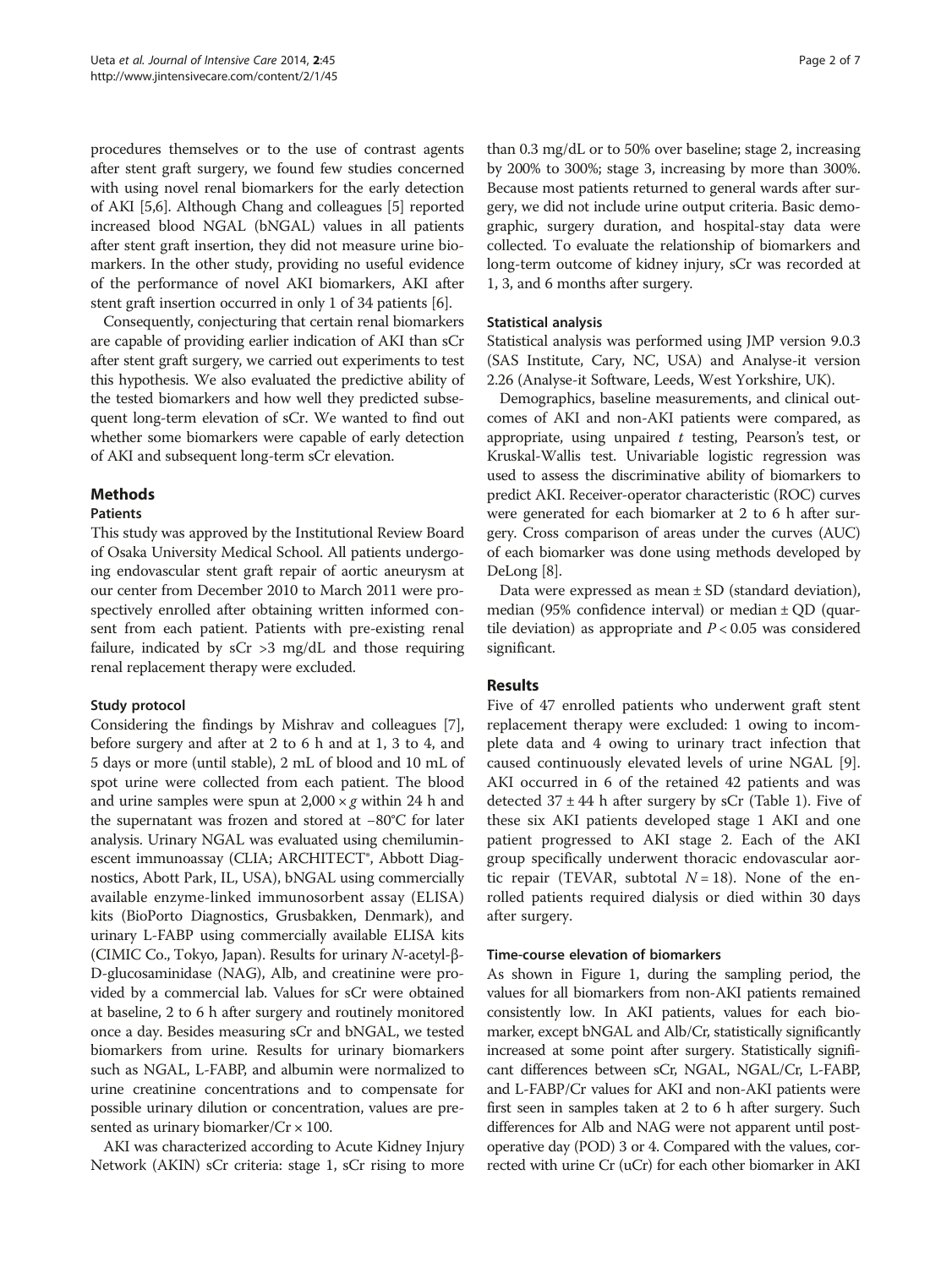<span id="page-2-0"></span>Table 1 Demographic data and clinical outcomes

|                             | Non-AKI       | AKI           | P value |
|-----------------------------|---------------|---------------|---------|
| N                           | 36            | 6             |         |
| Operation type (TEVAR/EVAR) | 18/18         | 6/0           | 0.007   |
| Female (%)                  | 14            | 0             | 0.33    |
| Age (year)                  | $70 + 9$      | $68 \pm 13$   | 0.65    |
| Height (cm)                 | $164 + 7$     | $169 \pm 6$   | 0.12    |
| Weight (kg)                 | $65 + 11$     | $72 + 12$     | 0.17    |
| Diabetes mellitus (%)       | 25            | 16            | 0.64    |
| Pre-operation sCr (mg/dL)   | $1.08 + 0.27$ | $0.95 + 0.27$ | 0.23    |
| Surgery duration (min)      | $137 + 53$    | $231 + 144$   | 0.11    |
| Hospital stay (day)         | $13.5 + 11.8$ | $22.5 + 13.8$ | 0.08    |

Data was expressed as mean  $\pm$  SD except hospital stay (median  $\pm$  quartile deviation). TEVAR, thoracic endovascular aortic repair; EVAR, endovascular aortic repair.

patients, once risen, NGAL and L-FABP values remained elevated at subsequent measurements.

To assess if other biomarkers more quickly indicated AKI than sCr, the difference in time taken to reach peak value for each biomarker was compared with times to AKI detection by sCr (Table [2](#page-3-0)). Elapsed time after surgery was scaled as follows: 2 to 6 h, 4 h; more than 1 day, and POD (24-h units). NGAL/Cr, Alb/Cr, NAG, L-FABP, and L-FABP/Cr values peaked before sCr detection of AKI, and Alb peaked at about the same time as sCr detection.

#### Predictive ability of biomarkers

Figure [2](#page-3-0) presents ROC curves derived from univariable logistic regression analysis for each biomarker value in samples taken 2 to 6 h after surgery. The ROC curve AUC for NGAL/Cr was 0.9, statistically significantly greater than for Alb/Cr  $(P = 0.04)$  (Table [3\)](#page-4-0).



creatinine (sCr); B, urinary neutrophil gelatinase-associated lipocalin (NGAL); C, urinary NGAL corrected with urine creatinine (NGAL/Cr); D, blood NGAL (bNGAL); E, urinary microalbumin (Alb); F, Alb corrected with urine creatinine (Alb/Cr); G, N-acetyl-β-D-glucosaminidase (NAG) H, urinary liver fatty acid-binding protein (L-FABP) I, L-FABP corrected with urine creatinine (L-FABP/Cr).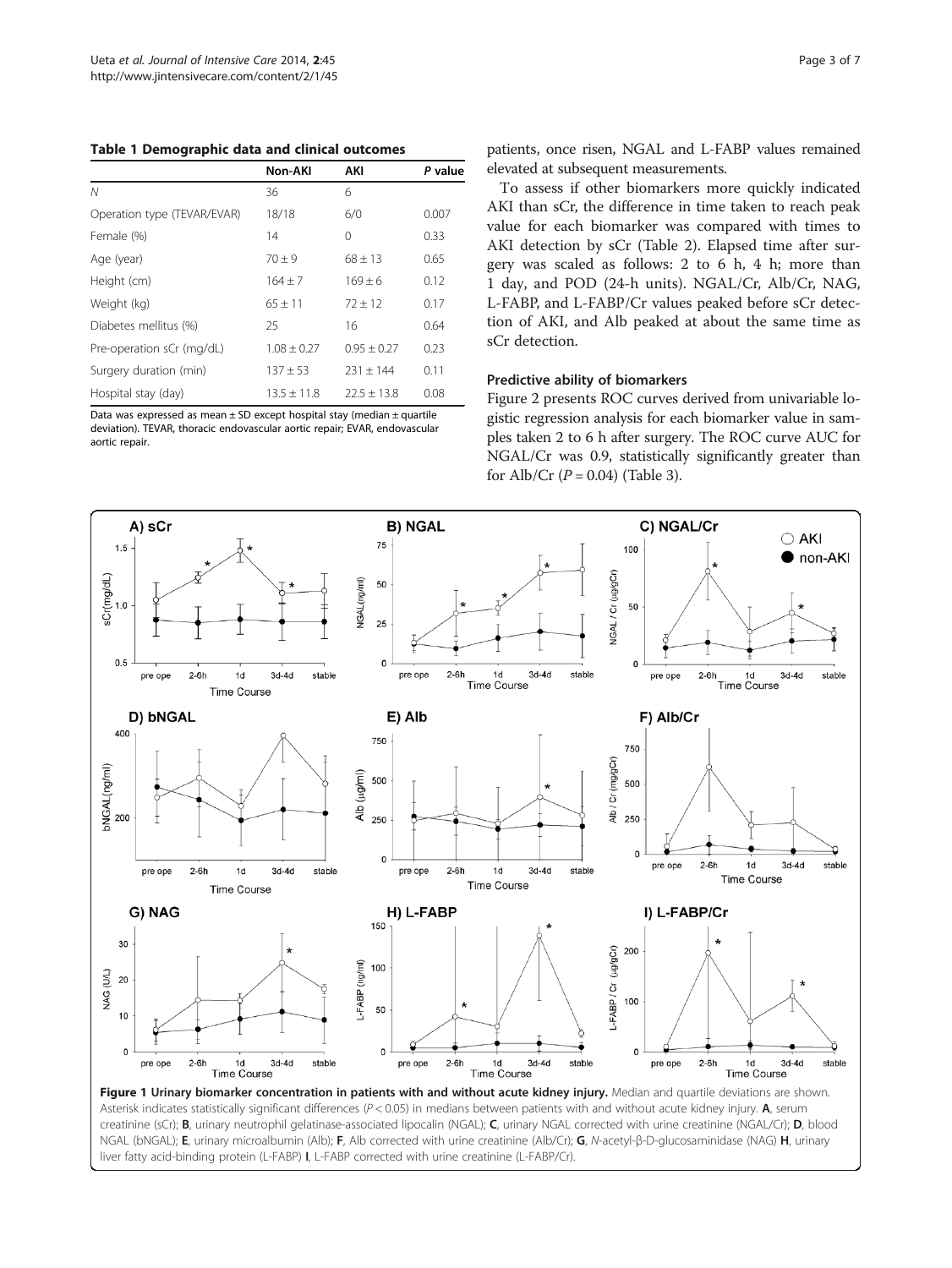<span id="page-3-0"></span>Table 2 Time to reach maximum biomarker value, compared with serum creatinine detection of acute kidney injury

| <b>Biomarker</b> | Time (h)           |
|------------------|--------------------|
| <b>NGAL</b>      | $29(-32, 90)$      |
| NGAL/Cr          | $-32 (-85, 21)$    |
| bNGAL            | $20(-31, 71)$      |
| Alb              | $0(-55, 55)$       |
| Alb/Cr           | $-8$ ( $-68, 52$ ) |
| <b>NAG</b>       | $-7$ ( $-61$ , 46) |
| L-FABP           | $-15 (-40, 10)$    |
| L-FABP/Cr        | $-29(-79, 21)$     |

Data was expressed as median (95% confidence interval). Minus sign indicates that the biomarker reached the peak value earlier than serum creatinine. NGAL, urinary neutrophil gelatinase-associated lipocalin; NGAL/Cr, urinary NGAL corrected with urine creatinine; bNGAL, blood neutrophil gelatinaseassociated lipocalin; Alb, urinary microalbumin; Alb/Cr, urinary microalbumin corrected with urine creatinine; NAG, N-acetyl-β-D-glucosaminidase; L-FABP, urinary liver fatty acid-binding protein; L-FABP/Cr, urinary liver fatty acid-binding protein corrected with urine creatinine.

From points on the ROC curve, we determined the best cutoff values indicating maximum sensitivity and specificity (Table [3](#page-4-0)). From the tested biomarkers, NGAL/Cr performed the best, with sensitivity of 0.83 and specificity of 0.97. This result is almost same as for the TEVAR-only group because of the absence of AKI in the EVAR group (Table [4\)](#page-4-0).

After detecting the cutoff values for each biomarker, we compared the difference in time taken to reach the cutoff value for each biomarker with the time to AKI detection by sCr (Table [5](#page-5-0)). All biomarkers reached cutoff values before sCr detection; NGAL/Cr, Alb/Cr, and L-FABP/Cr reached cutoff values much earlier than other biomarkers.

## Ability to predict long-term sCr value elevation

Each biomarker was evaluated taking the maximum value or the 2 to 6 h postsurgical value. At 1, 3, and 6 months after surgery, none of the tested biomarkers was statistically significantly associated with higher levels of sCr than before surgery.

#### **Discussion**

This study evaluated novel biomarkers for AKI after endovascular stent graft surgery. We found that NGAL corrected with uCr provided the earliest and most reliable indication of AKI. On the other hand, these early values did not predict longer-term sCr values.

As a promising alternative to open-surgery procedures, endovascular aortic repair is increasingly applied for aortic aneurysm and dissection [\[4](#page-6-0)]. The advantages of endovascular aneurysm repair endovascular aortic repair (EVAR) and TEVAR, including shorter operating time, less blood loss, and shorter hospital stay, have to be weighed against increased risk of renal dysfunction owing to the surgical

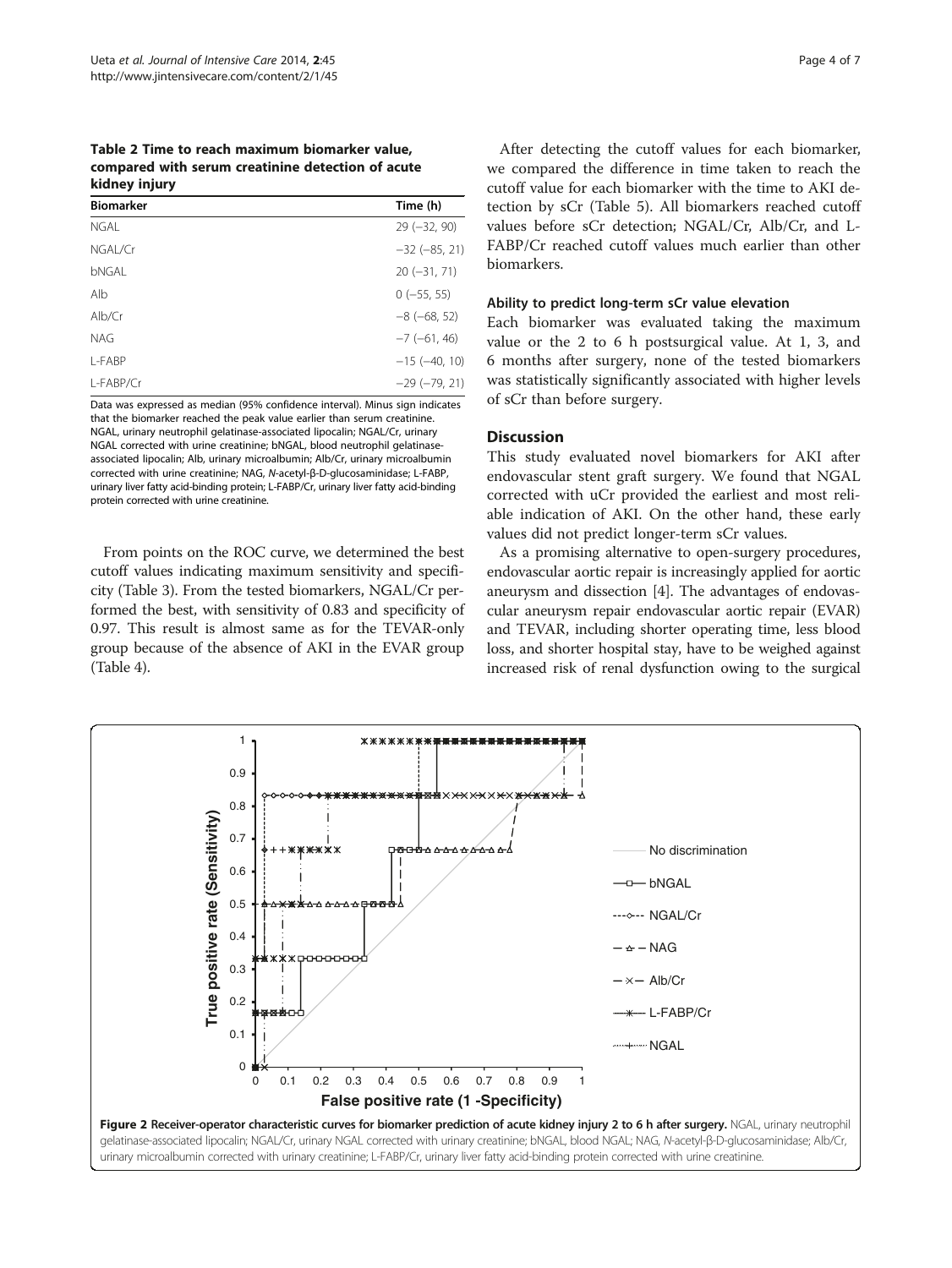<span id="page-4-0"></span>Table 3 Effectiveness of early biomarker prediction of AKI at 2 to 6 h after surgery: total patient population

| <b>Biomarker</b> | <b>AUC</b> | Cutoff                  | Sensitivity | Specificity | Diagnosis concordance |
|------------------|------------|-------------------------|-------------|-------------|-----------------------|
| NGAL             | 0.90       | 17.7 (ng/mL)            | 0.83        | 0.84        | 0.83                  |
| NGAL/Cr          | 0.90       | $65.1 \; (\mu q / qCr)$ | 0.83        | 0.97        | 0.95                  |
| bNGAL            | 0.69       | 267.8 (ng/mL)           | 0.60        | 0.67        | 0.61                  |
| Alb              | 0.76       | $81.5$ ( $\mu$ g/mL)    | 0.60        | 0.87        | 0.83                  |
| Alb/Cr           | 0.78       | $210$ (mg/gCr)          | 0.80        | 0.90        | 0.89                  |
| <b>NAG</b>       | 0.62       | $6.6$ (U/L)             | 0.66        | 0.57        | 0.59                  |
| L-FABP           | 0.87       | 25.1 (ng/mL)            | 0.83        | 0.83        | 0.83                  |
| L-FABP/Cr        | 0.86       | 36.7 (µg/gCr)           | 0.83        | 0.74        | 0.76                  |
| sCr              | 0.88       | 1.17 (mg/dL)            | 0.83        | 0.69        | 0.85                  |

AUC, area under the curve; NGAL, urinary neutrophil gelatinase-associated lipocalin; NGAL/Cr, urinary NGAL corrected with urine creatinine; bNGAL, blood neutrophil gelatinase-associated lipocalin; Alb, urinary microalbumin; Alb/Cr, urinary microalbumin corrected with urine creatinine; NAG, N-acetyl-β-D-glucosaminidase; L-FABP, urinary liver fatty acid-binding protein; L-FABP/Cr, urinary liver fatty acid-binding protein corrected with urine creatinine; sCr, serum creatinine.

procedures themselves or to the use of imaging contrast agents [\[4\]](#page-6-0). In the current study, the incidence of AKI was 14% after stent graft repair surgery, which is in line with previous reports (1.5% to 34%) [[4\]](#page-6-0), although it must be noted that AKI criteria vary according to study [[10\]](#page-6-0). Because sCr, the conventional marker of renal function, is affected by several non-renal factors such as muscle mass, age, and sex, and does not usually peak until 1 to 3 days after cardiac surgery, alternative effective early diagnosis of AKI would facilitate more rapid therapeutic intervention and could help reduce the development of AKI [\[11\]](#page-6-0).

With this end in view, several new biomarkers have been proposed and evaluated [[12](#page-6-0)]. Measured on the day of AKI diagnosis, IL-18 and albumin values to creatinine ratio have been associated with higher risk of AKI progression and worse outcomes after cardiac surgery [\[13\]](#page-6-0). After adult cardiac surgery, L-FABP and NAG values have been shown to be useful indicators of AKI [[14](#page-6-0)]. Meanwhile, it has been suggested that urine NGAL concentrations, which peak earliest during renal infection after cardiopulmonary bypass procedures, have the highest predictive value for AKI [[2\]](#page-6-0). This early presence occurs owing to upregulation, just minutes after ischemia-reperfusion injury, of NGAL by renal distal tubular cells and its secretion into urine [\[15\]](#page-6-0). Corroborating Krawczeski's findings, of the biomarkers we tested, we also importantly found that NGAL values at 2 to 6 h after surgery provided the best and most reliable prediction of AKI.

Possibly related to the abundance of NGAL/MMP-9 complexes associated with human aortic aneurysms [[16](#page-6-0)], which may find their way into the bloodstream, Chang and colleagues [\[5](#page-6-0)] have reported increased bNGAL values in all patients after stent graft insertion. The extent of this association has yet to be determined, however, because both the ELISA kit (R&D Systems, Minneapolis, MN, USA) used in that study and the assay kit we used are unable to evaluate NGAL/MMP-9 complexes. Moreover, in medical conditions that stent graft patients are susceptible to, such as infection or diabetes mellitus, possibly due to the release of NGAL from cell types in organs other than kidney, in the present study, analysis of the bNGAL data that we acquired was unable to provide sufficiently reliable

| Table 4 Effectiveness of early biomarker prediction of AKI at 2 to 6 h after surgery: TEVAR group |  |  |  |  |  |  |
|---------------------------------------------------------------------------------------------------|--|--|--|--|--|--|
|---------------------------------------------------------------------------------------------------|--|--|--|--|--|--|

| <b>Biomarker</b> | <b>AUC</b> | Cutoff                | Sensitivity | Specificity | Diagnosis concordance |  |
|------------------|------------|-----------------------|-------------|-------------|-----------------------|--|
| NGAL             | 0.91       | 15.2 (ng/mL)          | 0.83        | 0.83        | 0.73                  |  |
| NGAL/Cr          | 0.90       | $65.1 \, (\mu q/qCr)$ | 0.83        | 0.94        | 0.91                  |  |
| bNGAL            | 0.70       | 267.8 (ng/mL)         | 0.67        | 0.64        | 0.60                  |  |
| Alb              | 0.72       | $81.5$ ( $\mu$ g/mL)  | 0.67        | 0.70        | 0.69                  |  |
| Alb/Cr           | 0.72       | $210$ (mg/gCr)        | 0.83        | 0.78        | 0.78                  |  |
| <b>NAG</b>       | 0.59       | $6.6$ (U/L)           | 0.67        | 0.47        | 0.48                  |  |
| L-FABP           | 0.82       | 25.1 (ng/mL)          | 0.83        | 0.71        | 0.73                  |  |
| L-FABP/Cr        | 0.79       | $36.8 \, (\mu q/qCr)$ | 0.83        | 0.64        | 0.69                  |  |
| sCr              | 0.89       | 1.17 (mg/dL)          | 0.83        | 0.82        | 0.83                  |  |
|                  |            |                       |             |             |                       |  |

TEVAR, thoracic endovascular aortic repair, AUC, area under the curve; NGAL, urinary neutrophil gelatinase-associated lipocalin; NGAL/Cr, urinary NGAL corrected with urine creatinine; bNGAL, blood neutrophil gelatinase-associated lipocalin; Alb, urinary microalbumin; Alb/Cr, urinary microalbumin corrected with urine creatinine; NAG, N-acetyl-β-D-glucosaminidase; L-FABP, urinary liver fatty acid-binding protein; L-FABP/Cr, urinary liver fatty acid-binding protein corrected with urine creatinine; sCr, serum creatinine.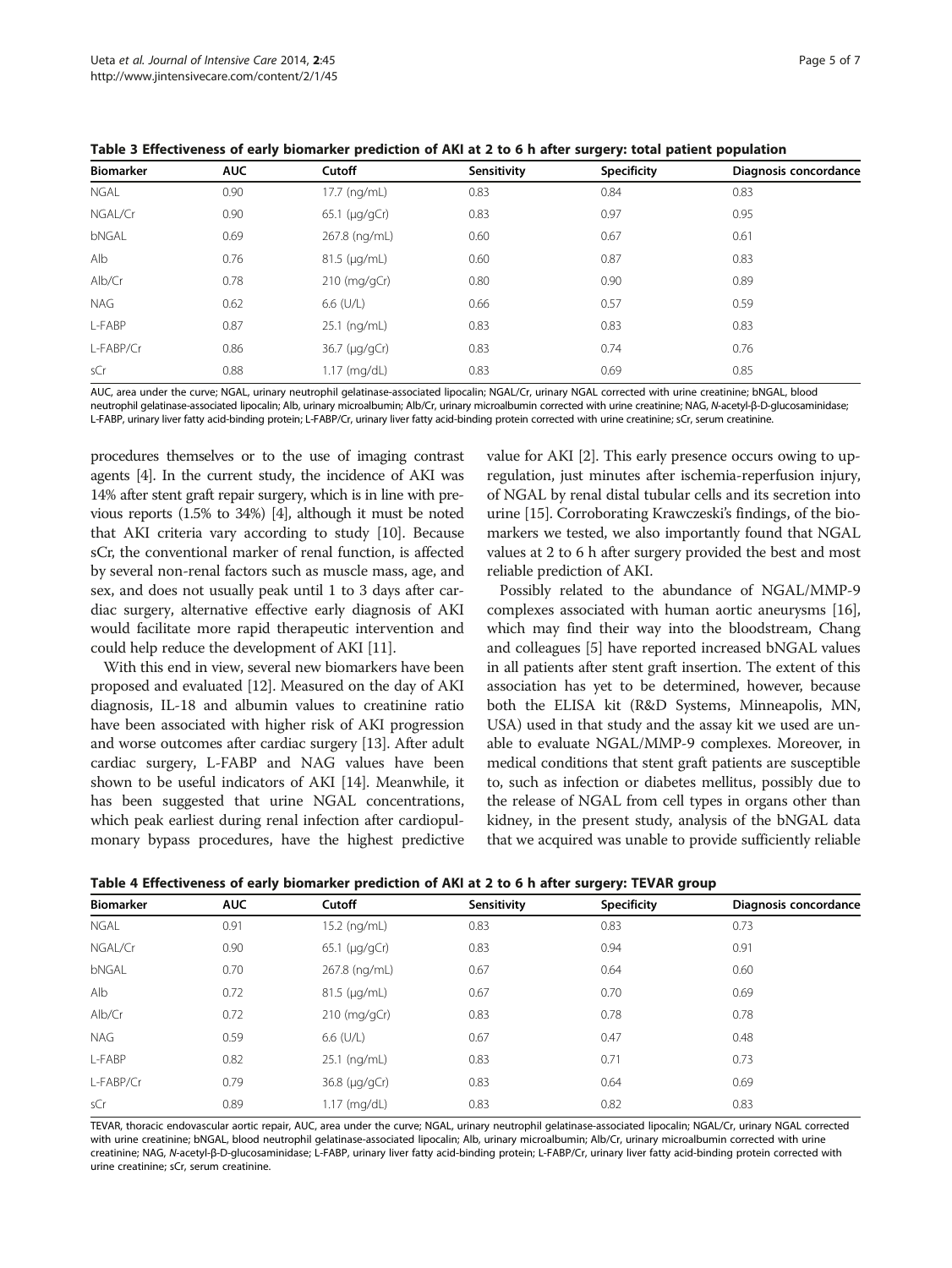<span id="page-5-0"></span>Table 5 Time to reach cutoff value of each biomarker, compared with serum creatinine detection of AKI

| <b>Biomarker</b> | Time (h)        |
|------------------|-----------------|
| <b>NGAI</b>      | $-30 (-68, 8)$  |
| NGAL/Cr          | $-40 (-96, 16)$ |
| bNGAI            | $-19(-71, 33)$  |
| Alb              | $-20(-51,-2)$   |
| Alb/Cr           | $-40 (-96, 16)$ |
| <b>NAG</b>       | $-19(-37, 0)$   |
| I-FABP           | $-30 (-76, 16)$ |
| L-FABP/Cr        | $-40 (-96,16)$  |
|                  |                 |

Data was expressed as median (95% confidence interval). Minus sign indicates that biomarker reached the cutoff value earlier than serum creatinine. NGAL, urinary neutrophil gelatinase-associated lipocalin; NGAL/Cr, urinary NGAL corrected with urine creatinine; bNGAL, blood neutrophil gelatinase-associated lipocalin; Alb, urinary microalbumin; Alb/Cr, urinary microalbumin corrected with urine creatinine; NAG, N-acetyl-β-D-glucosaminidase; L-FABP, urinary liver fatty acid-binding protein; L-FABP/Cr, urinary liver fatty acid-binding protein corrected with urine Cr.

prediction of sCr detection of AKI after stent graft surgery. The duration of surgery was also shorter than in the report of Chang and colleagues. Consequently, in our samples, there may have been less bNGAL released in response to general systemic inflammation. In most clinical studies, urinary NGAL has been reported to be five to ten times higher than plasma NGAL after kidney injury and this may consequently make urinary NGAL more suitable for faster detection with AKI with greater specificity [[11,15,16](#page-6-0)].

We were unable to find previous results for comparison of AKI after TEVAR and non-thoracic endovascular aneurysm repair but since all the patients in our AKI group underwent TEVAR, it seems likely that TEVAR increases the risk of renal ischemia [\[17](#page-6-0)] and microembolism [[4\]](#page-6-0). There is also evidence that suprarenal stentgraft fixation is significantly more likely to increase urine microalbumin than infrarenal fixation [[18](#page-6-0)].

Although all biomarkers reached cutoff values before sCr AKI detection, among adapted cutoff values in our small population, NGAL/Cr was the most reliable of the early indicators of AKI detected.

Four patients (9%) of the 47 originally enrolled also had to be excluded owing to urinary tract infection, because high NGAL values associated with such infection may have caused false positive detection of AKI [[9](#page-6-0)]. Testing for a combination of biomarkers along with NGAL may improve the reliability of early detection of AKI in cardiovascular surgery patients with multiple complications, including urinary tract infection.

While AKI is commonly associated with prolonged hospital stay, greater healthcare costs, and earlier mortality [[12](#page-6-0)], in the current study we found no statistically significant difference in the length of hospital stay. This may be because endovascular surgery is less invasive than open surgery and because our AKI group patient sCr values returned to baseline soon after surgery. Similarly, we found no association with any of our renal biomarker results and subsequent long-term detection of sCr elevation after surgery. Although our conclusions may be revised in light of the findings from further studies including, for example, sampling of larger populations or analysis of the effects of surgical procedures on the renal artery, after stent graft repair surgery, with the proviso that correction with urine Cr may be necessary because NGAL can detect AKI more quickly than earliest detection using sCr, we advocate testing for urinary NGAL, corrected by uCr, as an early diagnostic indicator of AKI.

## Limitations

This study has some obvious limitations.

Owing to lack of human resources, we were unable to fix specific time points for sampling and settled, for example, for 2 to 6 h and 3 to 4 days, which yields data that is not as precise as it could be. Our sampling-point decisions, however, were based on the findings of Mishra and colleagues, who reported that urinary NGAL peaks at 4 h and plateaus 60 h after surgery: they measured NGAL once a day after POD 1 in patients who had undergone cardiac surgery [\[7](#page-6-0)].

Although we expected a 20% to 25% incidence of AKI, the incidence was only 14%. Our smaller sample size may have introduced greater alpha error in the statistical analysis. Human resource limitations and experimental time constraints, however, did not allow further patient enrollment.

Meanwhile, for one patient in our AKI group, although clinical signs of renal failure such as low urine output and sCr elevation became apparent soon after surgery, bNGAL, NAG, and L-FABP were the only biomarker values that exceeded the relevant cutoff values. In some studies, NGAL has not performed well, resulting in false negative results [[2,19\]](#page-6-0). Consequently, the usefulness of NGAL as a biomarker for diagnosing AKI has yet to be established, and further study is obviously required to obtain more data for mortality, dialysis requirement, ICU stay, length of hospital stay, and other relevant outcomes.

#### Conclusions

The results of this first study to evaluate the effectiveness of novel biomarkers for AKI after stent graft repair surgery have shown that NGAL corrected by uCr can provide early detection and prediction of AKI.

#### Abbreviations

AKI: acute kidney injury; Alb: microalbumin; AUC: area under the receiver– operator characteristic curve; bNGAL: blood NGAL; CLIA: chemiluminescent immunoassay; CPB: cardiopulmonary bypass; ELISA: enzyme-linked immunosorbent assay; EVAR: endovascular aortic repair; IL-18: interleukin-18; KIM-1: kidney injury molecule-1; L-FABP: urinary liver fatty acid-binding protein; NAG: N-acetyl-β-D-glucosaminidase; NGAL: urinary neutrophil gelatinase-associated lipocalin; NGAL/Cr: urinary NGAL corrected with urine